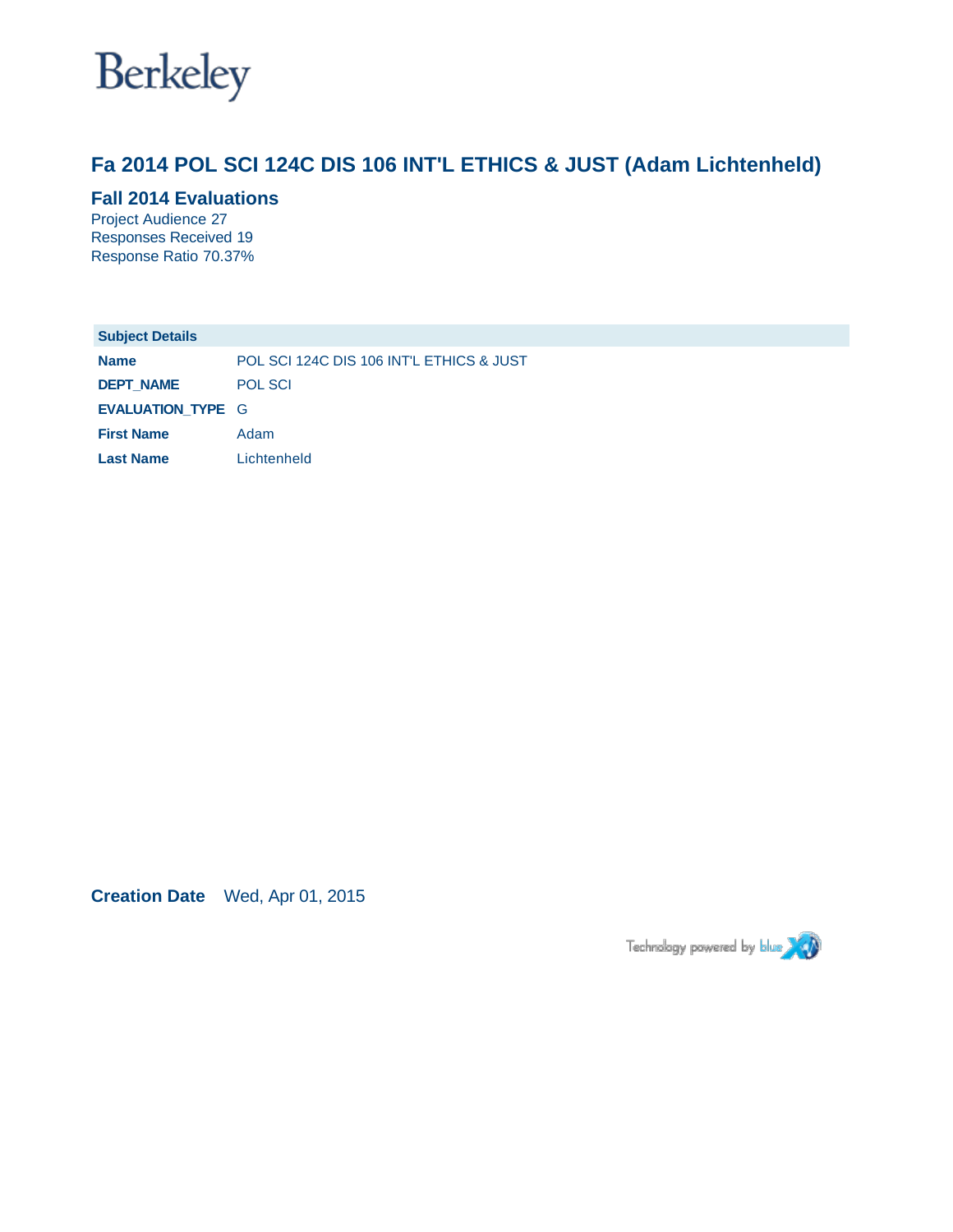**FOR YOUR INFORMATION: Please note that "Department Average" for each rating question is calculated using all sections in your department. This may include both Faculty and GSIs depending on whether the department has selected a question item to be used for both.**

# **RATING QUESTIONS (QUANTITATIVE)**

*UNIVERSITY WIDE QUESTIONS: The quantitative items in this section are asked across all courses at Berkeley.*

### **Considering both the limitations and possibilities of the subject matter and the course, how would you rate the overall effectiveness of this graduate student instructor?**



# **Considering both the limitations and possibilities of the subject matter and the course, how would you rate the overall effectiveness of this course?**

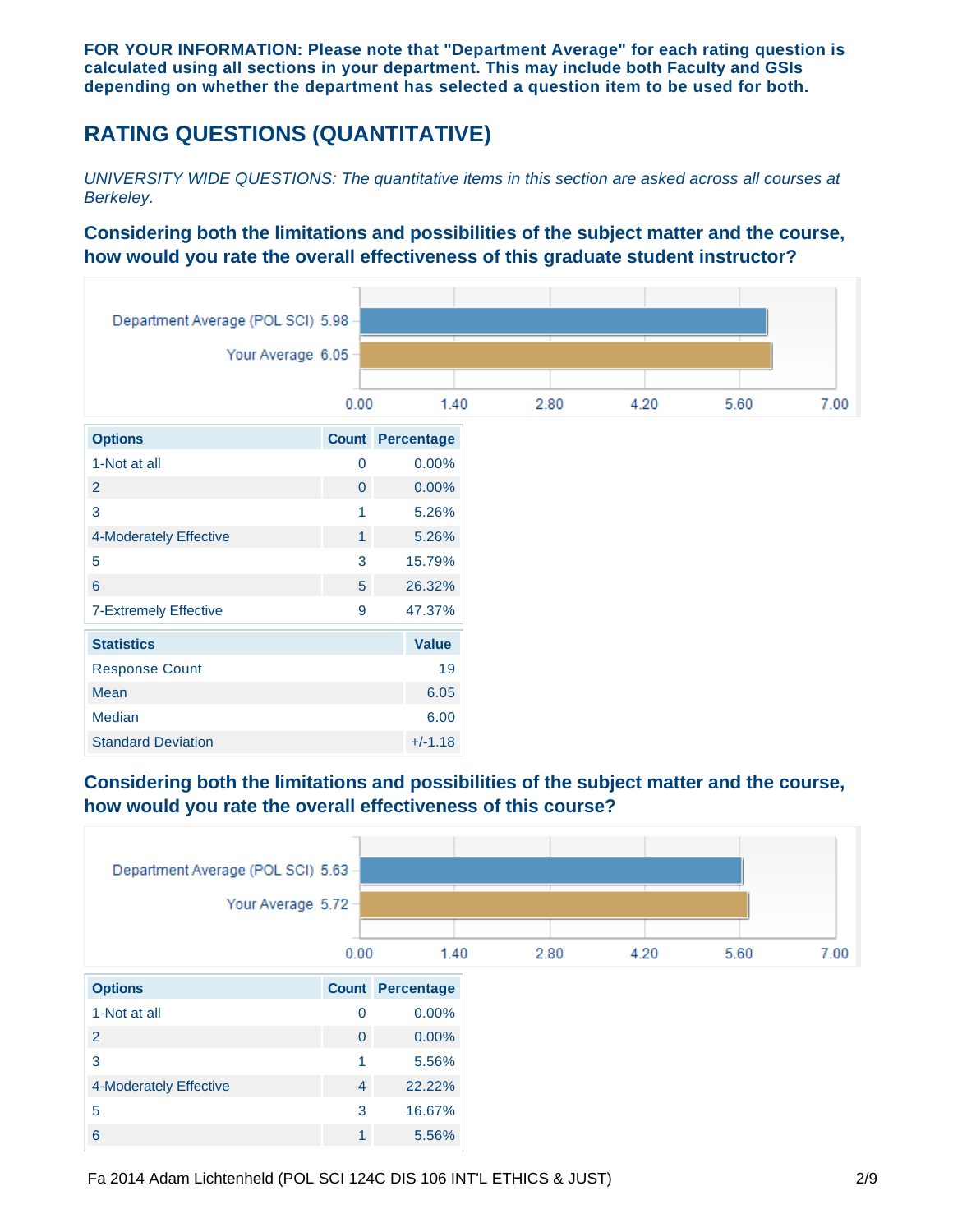| <b>7-Extremely Effective</b><br>9 | 50.00%       |
|-----------------------------------|--------------|
| <b>Statistics</b>                 | <b>Value</b> |
| <b>Response Count</b>             | 18           |
| Mean                              | 5.72         |
| Median                            | 6.50         |
| <b>Standard Deviation</b>         | $+/-1.45$    |

*DEPARTMENT PROVIDED RATING QUESTIONS: Questions in this section were selected by your department for inclusion on this evaluation.*

### **The instructor presented content in an organized manner**

| Department Average (POL SCI) 5.75 - |                     |                         |
|-------------------------------------|---------------------|-------------------------|
|                                     | Your Average 6.00 - |                         |
|                                     | 0.00                | 1.40                    |
| <b>Options</b>                      |                     | <b>Count Percentage</b> |
| 1-Not at all                        | $\mathbf 0$         | 0.00%                   |
| $\overline{2}$                      | $\overline{0}$      | 0.00%                   |
| 3                                   | $\mathbf 0$         | 0.00%                   |
| 4-Somewhat                          | $\overline{4}$      | 21.05%                  |
| 5                                   | $\mathbf{1}$        | 5.26%                   |
| $6\phantom{a}$                      | 5 <sup>5</sup>      | 26.32%                  |
| 7-Very                              | $\overline{9}$      | 47.37%                  |
| <b>Statistics</b>                   |                     | <b>Value</b>            |
| <b>Response Count</b>               |                     | 19                      |
| Mean                                |                     | 6.00                    |
| Median                              |                     | 6.00                    |
| <b>Standard Deviation</b>           |                     | $+/-1.20$               |

### **The instructor explained concepts clearly**

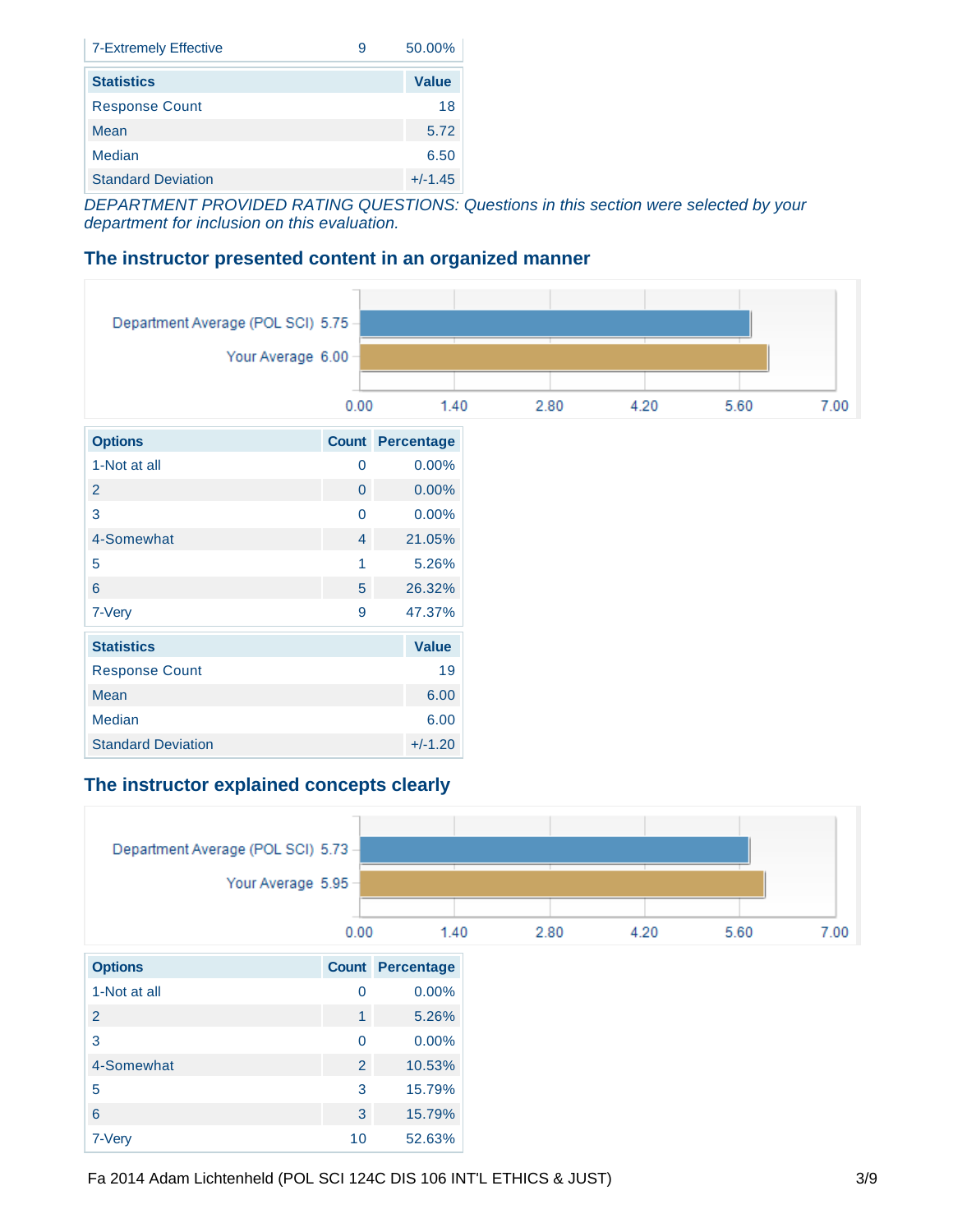| <b>Statistics</b>         | <b>Value</b> |
|---------------------------|--------------|
| <b>Response Count</b>     | 19           |
| Mean                      | 5.95         |
| Median                    | 7.00         |
| <b>Standard Deviation</b> | $+/-1.43$    |

### **The instructor was helpful when I had difficulties or questions**



### **The instructor provided clear constructive feedback**

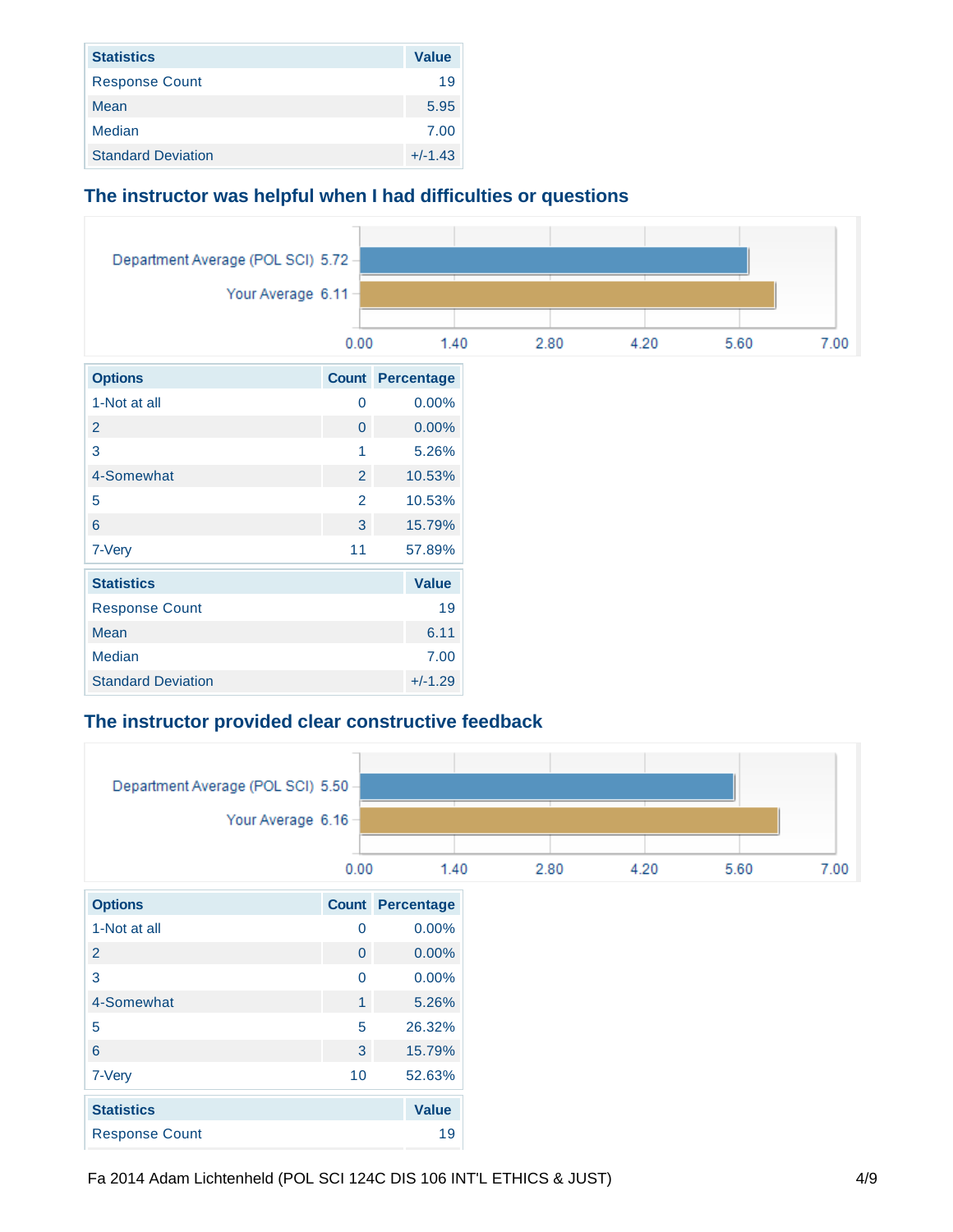| Mean                      | 6.16      |
|---------------------------|-----------|
| Median                    | 7.00      |
| <b>Standard Deviation</b> | $+/-1.01$ |

### **The instructor encouraged student questions and participation**



# **The course was effectively organized**

|                       | Department Average (POL SCI) 5.64 - |                         |
|-----------------------|-------------------------------------|-------------------------|
|                       | Your Average 5.68 -                 |                         |
|                       |                                     |                         |
|                       | 0.00                                | 1.40                    |
| <b>Options</b>        |                                     | <b>Count Percentage</b> |
| 1-Not at all          | $\overline{0}$                      | 0.00%                   |
| $\overline{2}$        | $\overline{0}$                      | $0.00\%$                |
| 3                     | $\overline{2}$                      | 10.53%                  |
| 4-Somewhat            | 3 <sup>1</sup>                      | 15.79%                  |
| 5                     | $\overline{2}$                      | 10.53%                  |
| $6\phantom{a}$        | $\overline{4}$                      | 21.05%                  |
| 7-Very                | 8                                   | 42.11%                  |
| <b>Statistics</b>     |                                     | <b>Value</b>            |
| <b>Response Count</b> |                                     | 19                      |
| Mean                  |                                     | 5.68                    |
| Median                |                                     | 6.00                    |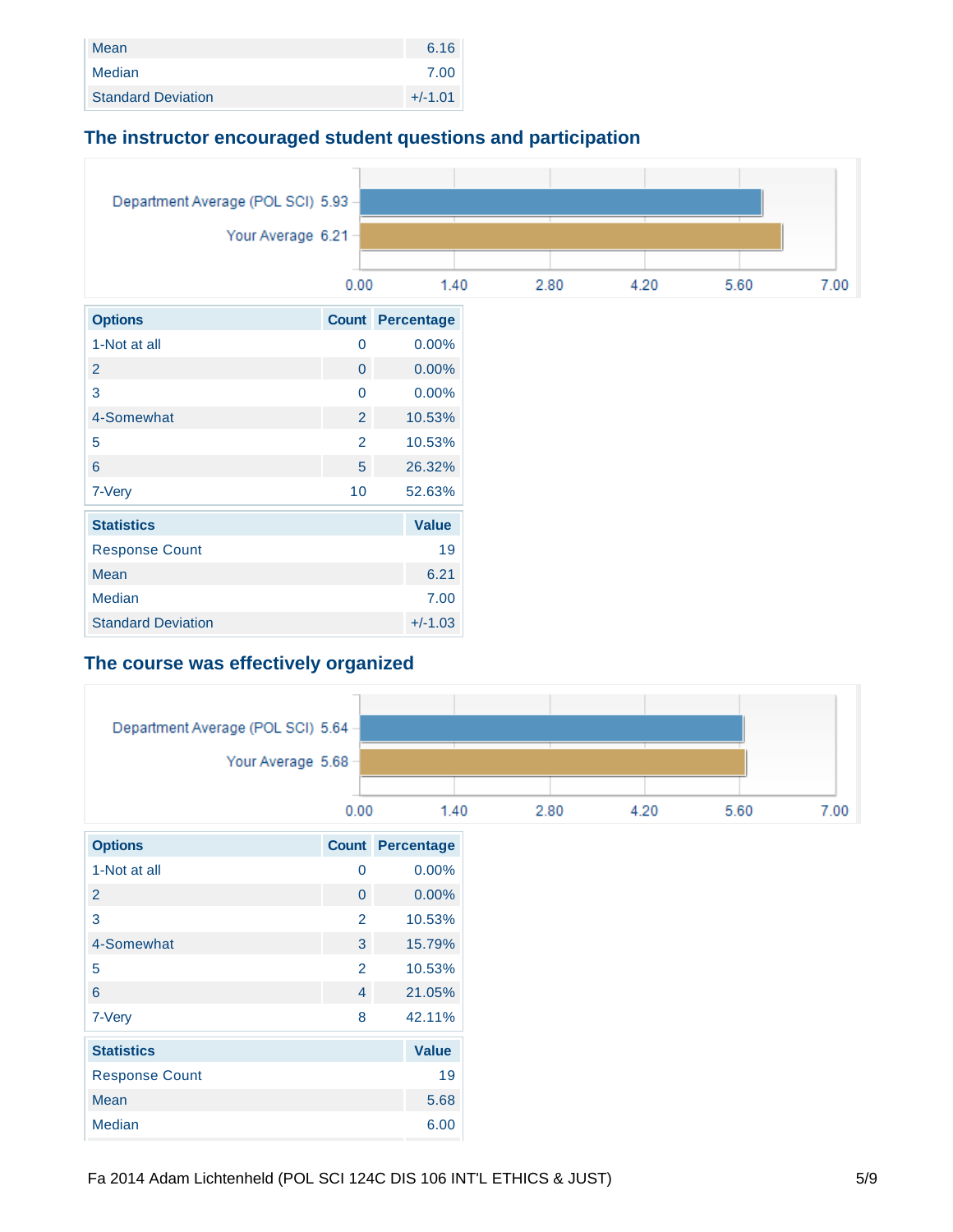# **The course developed my abilities and skills for the subject**



# **The course developed my ability to think critically about the subject**



# **On average, how many hours per week have you spent on this course, including**

Fa 2014 Adam Lichtenheld (POL SCI 124C DIS 106 INT'L ETHICS & JUST)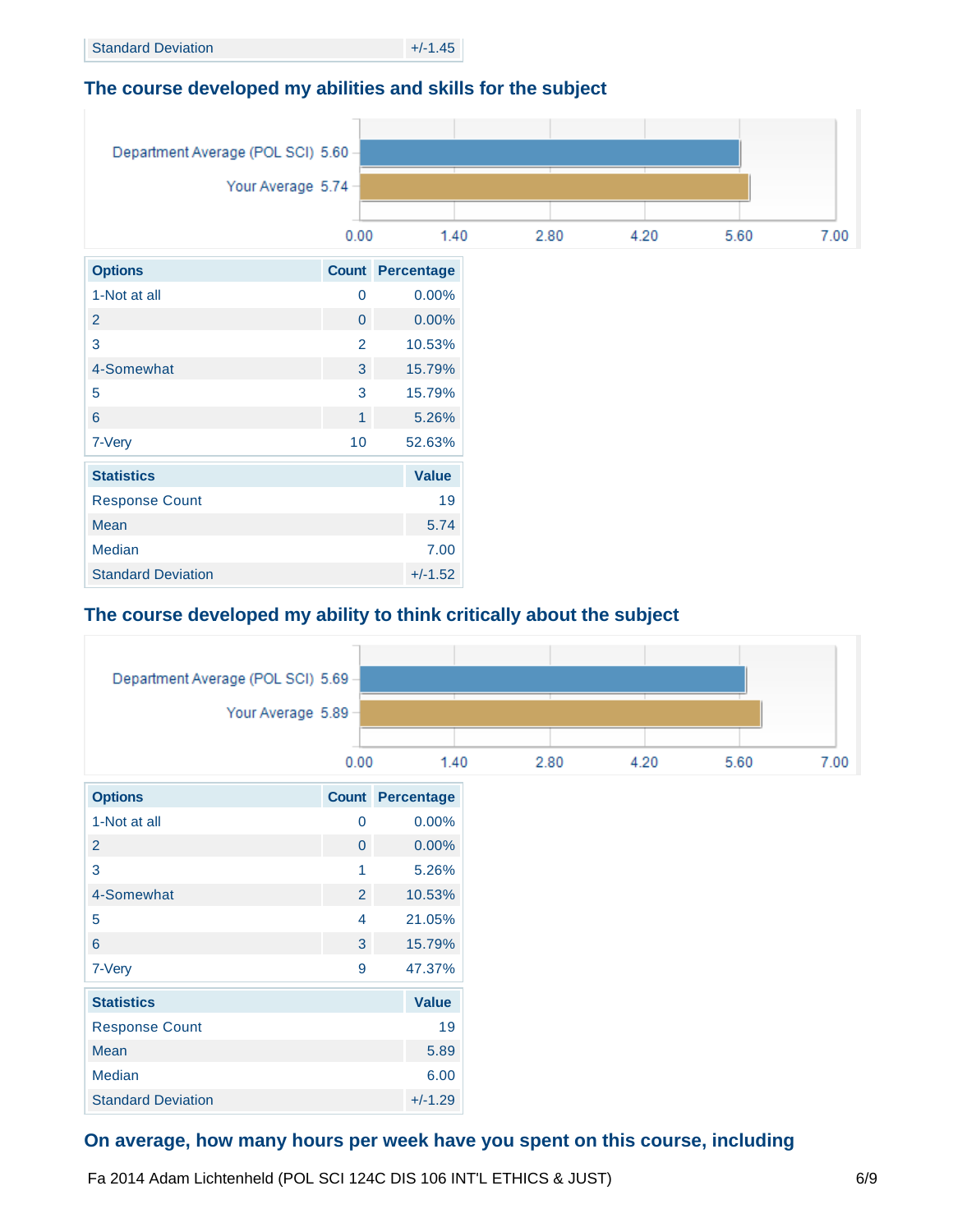# **attending classes, doing readings, reviewing notes, writing papers, and any other course-related work?**

| <b>Options</b>            | <b>Count</b>  | Percentage   |
|---------------------------|---------------|--------------|
| 3 or Fewer                | 1             | 5.26%        |
| $4 - 6$                   | 3             | 15.79%       |
| $7 - 9$                   | 4             | 21.05%       |
| $10 - 12$                 | 3             | 15.79%       |
| $13 - 15$                 | 3             | 15.79%       |
| $16 - 18$                 | $\mathcal{P}$ | 10.53%       |
| More than 18              | 3             | 15.79%       |
| <b>Statistics</b>         |               | <b>Value</b> |
| <b>Response Count</b>     |               | 19           |
| Mean                      |               | 4.16         |
| Median                    |               | 4.00         |
| <b>Standard Deviation</b> |               | $+/-1.86$    |

## **How many class sessions did you attend?**

| <b>Options</b>            | <b>Count</b> | <b>Percentage</b> |
|---------------------------|--------------|-------------------|
| None                      | 0            | 0.00%             |
| Fewer than half           | 0            | 0.00%             |
| About half                | 0            | 0.00%             |
| More than half            | 3            | 15.79%            |
| All                       | 16           | 84.21%            |
| <b>Statistics</b>         |              | <b>Value</b>      |
| <b>Response Count</b>     |              | 19                |
| Mean                      |              | 4.84              |
| Median                    |              | 5.00              |
| <b>Standard Deviation</b> |              | $+/-0.37$         |

# **How satisfied were you with your effort in this course?**

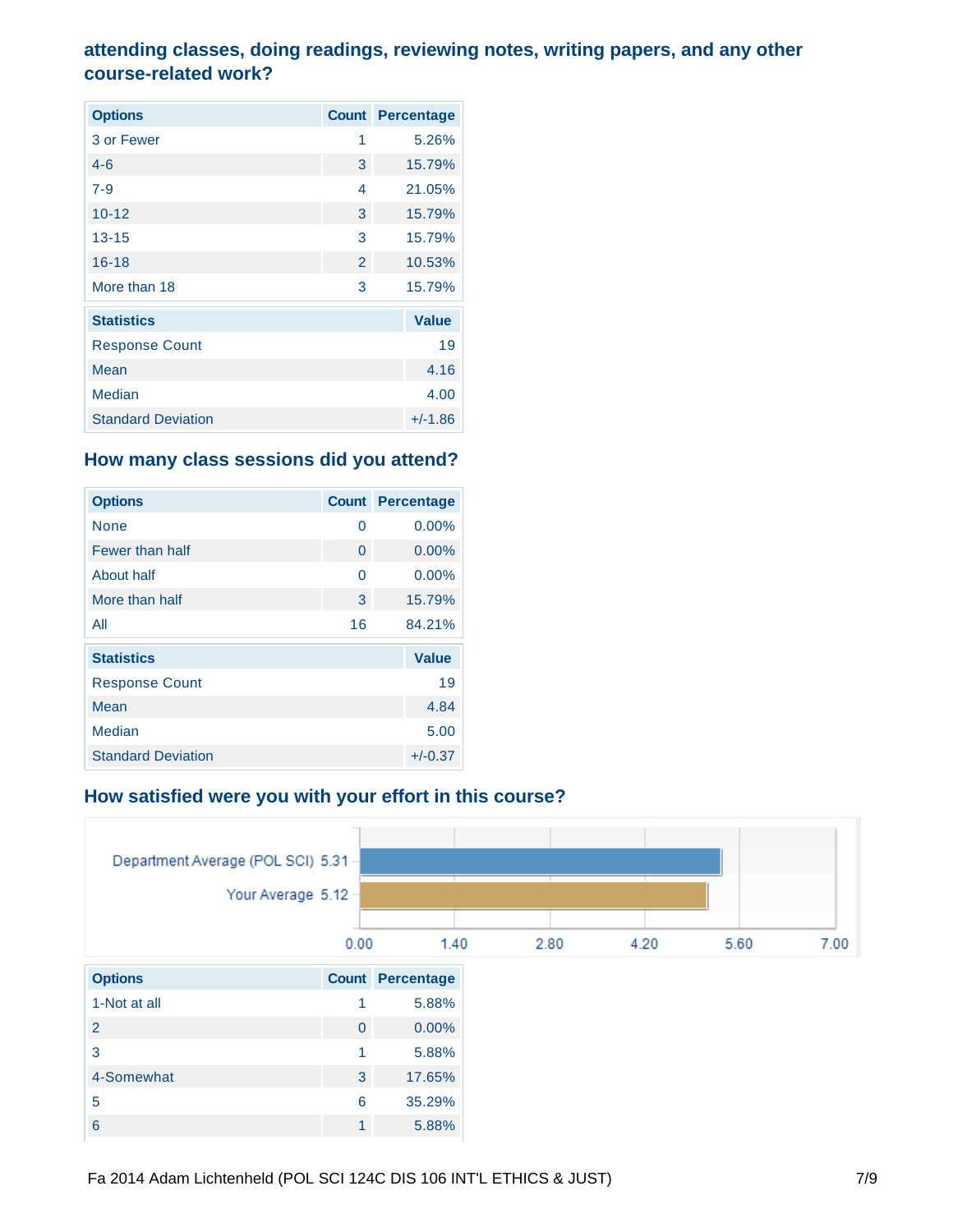| 7-Very                    | 29.41%<br>5  |
|---------------------------|--------------|
| <b>Statistics</b>         | <b>Value</b> |
| <b>Response Count</b>     | 17           |
| Mean                      | 5.12         |
| Median                    | 5.00         |
| <b>Standard Deviation</b> | $+/-1.65$    |

*INSTRUCTOR PROVIDED QUESTIONS (CUSTOM): If any rating questions appear in this section, they were created by you. If blank, you did not add any custom items to your evaluation. These are viewable only by you and not accessible by other report viewers in your department.*

# **OPEN ENDED QUESTIONS (QUALITATIVE)**

*DEPARTMENT PROVIDED QUESTIONS: Questions in this section were selected by your department for inclusion on this evaluation.*

### **Please identify what you consider to be the strengths of the course.**

| <b>Comment</b>                                                                                                                                                                                                         |
|------------------------------------------------------------------------------------------------------------------------------------------------------------------------------------------------------------------------|
| The timing of this section coincided with the assigned readings in lecture which was helpful.                                                                                                                          |
| The amount of reading and the research project. The professor Can be define as luxury professor                                                                                                                        |
| - vibrant discussions<br>- interesting material                                                                                                                                                                        |
| Discussions, instruction, material covered                                                                                                                                                                             |
| <b>Discussion</b>                                                                                                                                                                                                      |
| It applies the course material with what is relevant in international politics. It explains any readings that were hard to<br>understand. Also, it provided resources for writing research papers.                     |
| Open discussions                                                                                                                                                                                                       |
| The organization of the political theories was done very well. By the end of the theory section of the course, I felt very<br>comfortable with the content.                                                            |
| I believe this course allows students to understand international ethics through theoretical scopes, when it is typically<br>understood through empirical evidence.                                                    |
| Interesting material, particularly on Just War Theory and on Trials.                                                                                                                                                   |
| Reading material and lecture explainantions                                                                                                                                                                            |
| The greatest strength that I had in this course was that regardless of the often challenges of the course material, I stuck<br>with it and put in the time to make sure I had a general understanding of the material. |

#### **Comment**

To consider the student effort rather than having the majority of the grade on eassys. I came from Iraq I don't deserve to have a B or even an A-. I have the knowledge I have the background it just my English not as perfect as other.

- N/A

Encouraging others to speak besides small groups.

Specific reading references are very useful to me. There were a few readings that I had trouble digging into on my own. I think a regular review of each week's readings would help students understand the material better.

The course reading material should not be as intensive, where It is understood that much of the material is necessary, there is alot of overlap in the readings.

The emphasis on the reading is unnecessary. I'm paying tuition towards UC Berkeley to be taught innovative ideas from the professors themselves, not from 600 pages of reading in which the professor just recites without adding any new context into it. I feel like I'm wasting my time.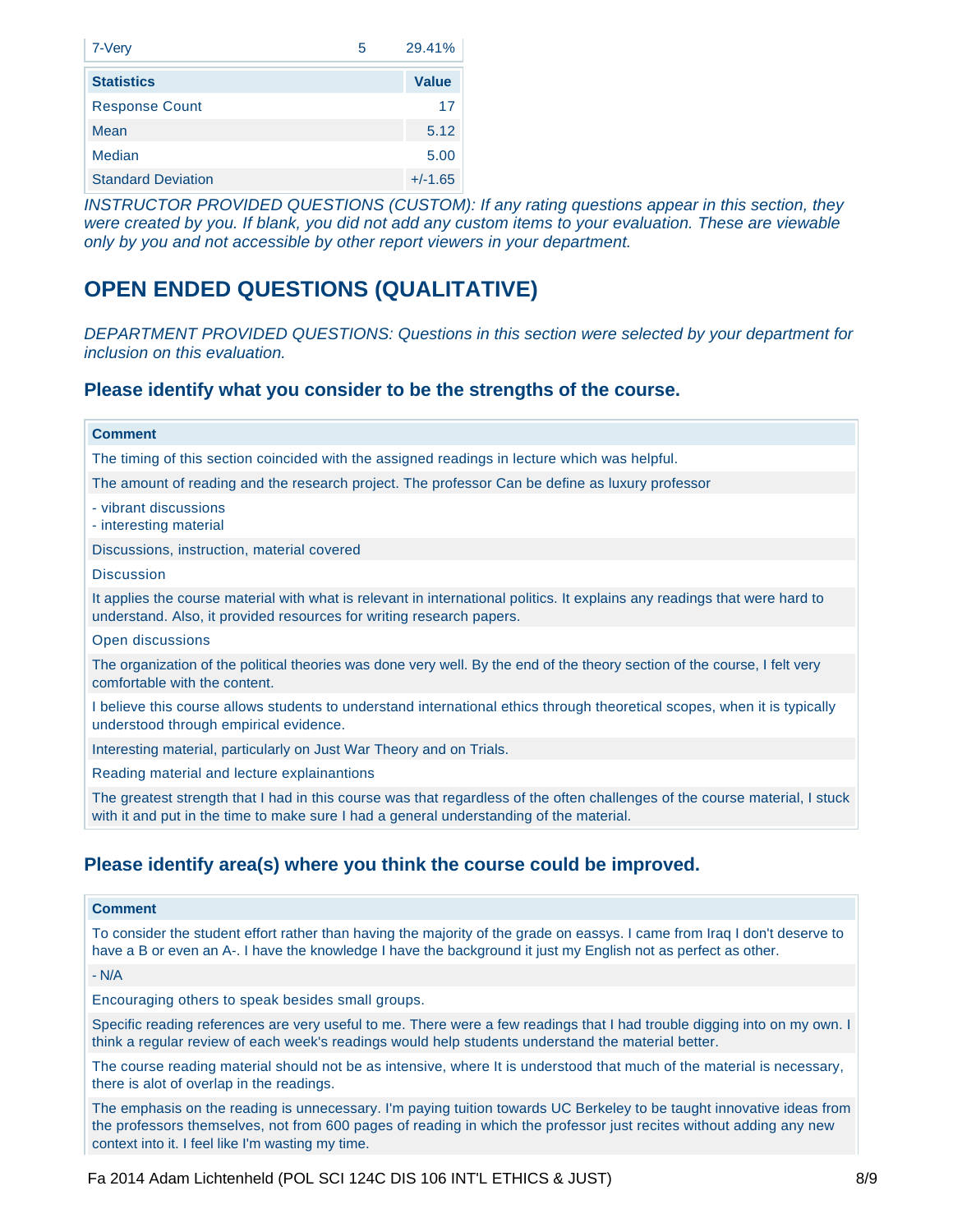Also, perhaps a PowerPoint presentation may make the class more lively.

No visuals, professor goes on tangents and hard to keep up in lecture

I believe that the area where I can improve in this course is in writing portion regarding the subject material.

### **What advice would you give to another student who is considering taking this course?**

#### **Comment**

Be prepared to be in an open discussion which involves heavy participation.

Take this course before any other course related to international relation. This will class will give you an idea how what you want to be or in fact it diagnose your political personality are you a realist? Or a cosmopolatian? Or utilitarian ? You will find and discover your political personality.

- to really know that they need to be able to think logically and analyze; that those skills will be tested and will improve in this course

Keep up with all of the readings, follow Adam's instructions carefully, participate in the discussions (one of the best ways to actively learn)

Read articles and participate in discussion

Make sure you go to office hours with your GSI and read before discussion class.

Use the online discussion forum, especially during the theory section of the course. Other students' perspectives can be especially useful as you dig in to the more complicated theories like Rawls.

Study all of the readings and speak to peers about what they understood from both the lecture and discussion.

Don't take it. It's really not much of a class in which the professor engages thought-provoking and new ideas about the material. Instead, it's only focused on dry readings that the professor only regurgitates.

Be attentive, do readings beforehand

It is a course that provides an interesting aspect of political science that although is not always clear, really challenges you to develop an objective perspective regarding international conflicts with ethical implementations.

*INSTRUCTOR PROVIDED QUESTIONS (CUSTOM): If any open-ended questions appear in this section, they were created by you. If blank, you did not add any custom items to your evaluation. These are viewable only by you and not accessible by other report viewers in your department.*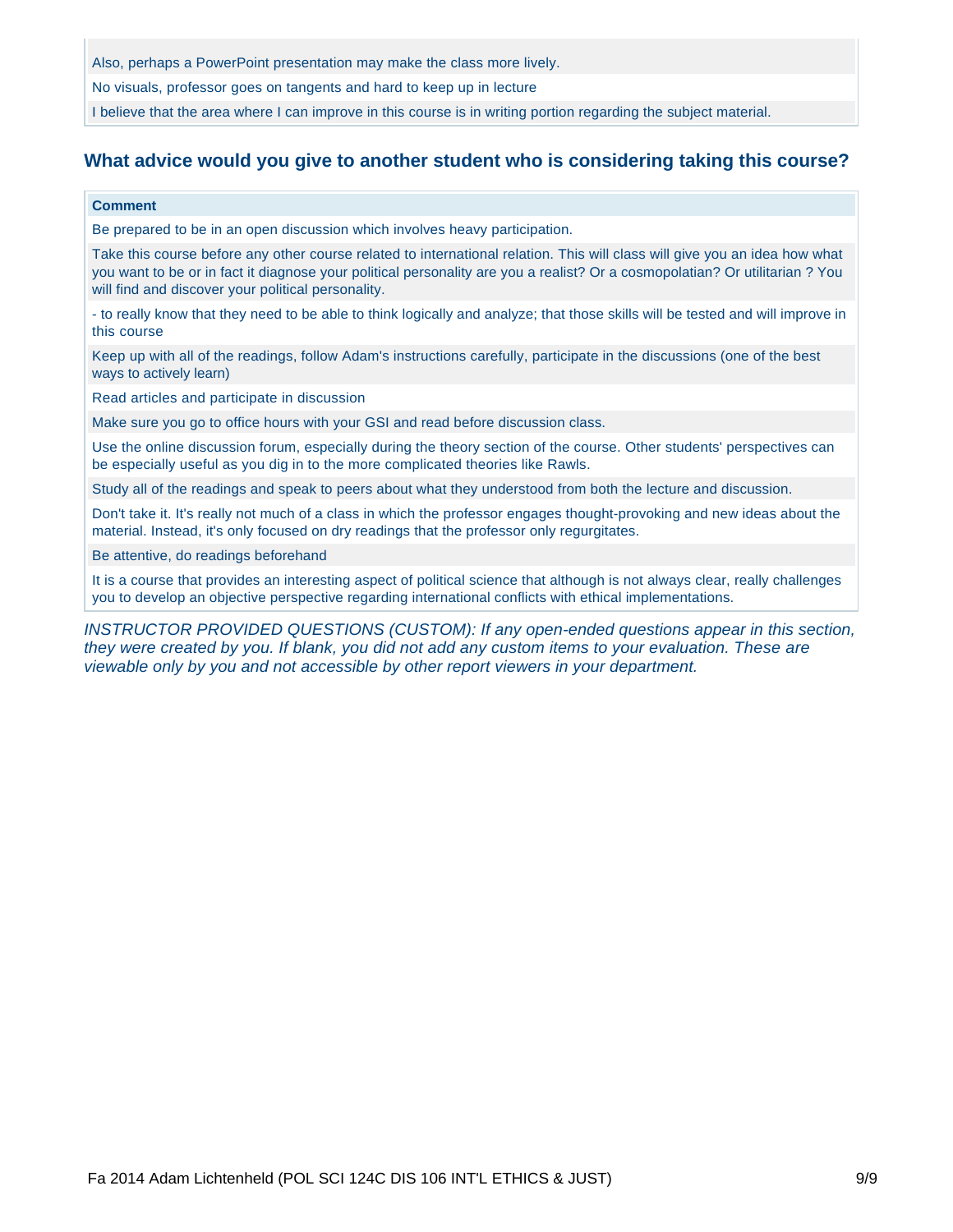

# **Fa 2014 POL SCI 124C DIS 105 INT'L ETHICS & JUST (Adam Lichtenheld)**

### **Fall 2014 Evaluations**

Project Audience 27 Responses Received 20 Response Ratio 74.07%

| <b>Subject Details</b>   |                                          |
|--------------------------|------------------------------------------|
| <b>Name</b>              | POL SCI 124C DIS 105 INT'L ETHICS & JUST |
| <b>DEPT NAME</b>         | <b>POL SCI</b>                           |
| <b>EVALUATION TYPE G</b> |                                          |
| <b>First Name</b>        | Adam                                     |
| <b>Last Name</b>         | Lichtenheld                              |

**Creation Date** Wed, Apr 01, 2015

Technology powered by blue XXX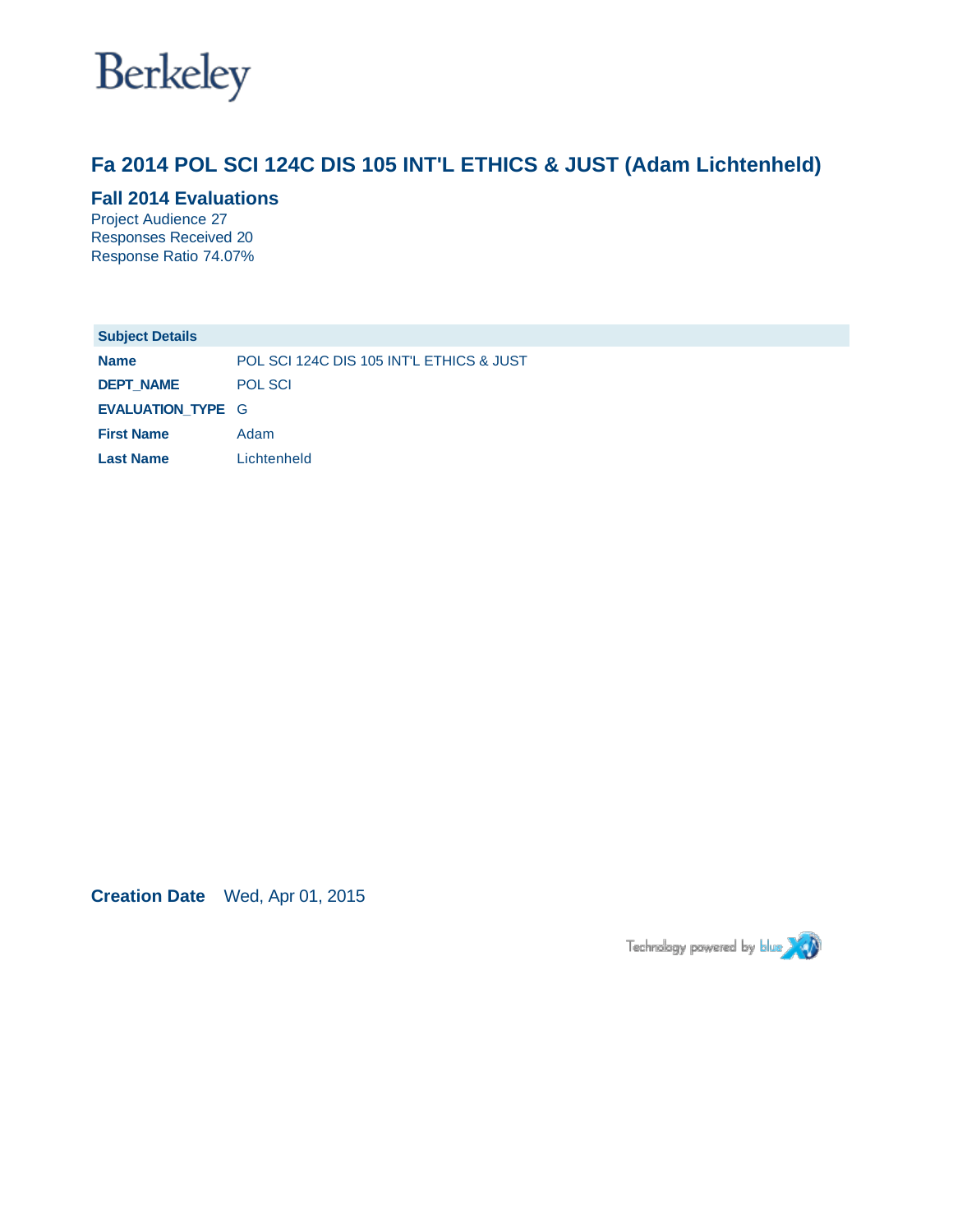**FOR YOUR INFORMATION: Please note that "Department Average" for each rating question is calculated using all sections in your department. This may include both Faculty and GSIs depending on whether the department has selected a question item to be used for both.**

# **RATING QUESTIONS (QUANTITATIVE)**

*UNIVERSITY WIDE QUESTIONS: The quantitative items in this section are asked across all courses at Berkeley.*

### **Considering both the limitations and possibilities of the subject matter and the course, how would you rate the overall effectiveness of this graduate student instructor?**



# **Considering both the limitations and possibilities of the subject matter and the course, how would you rate the overall effectiveness of this course?**

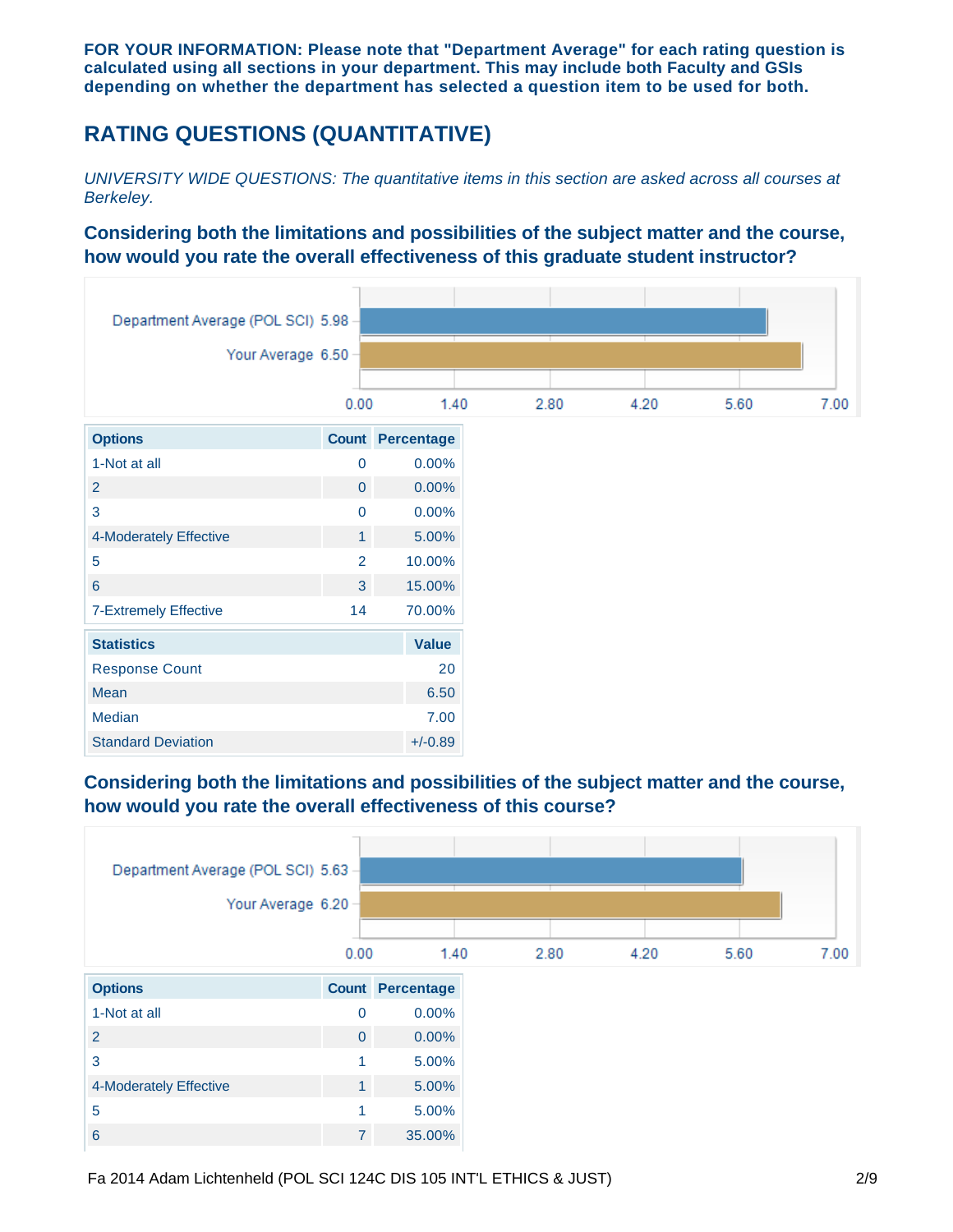| <b>7-Extremely Effective</b><br>10 | 50.00%       |
|------------------------------------|--------------|
| <b>Statistics</b>                  | <b>Value</b> |
| <b>Response Count</b>              | 20           |
| Mean                               | 6.20         |
| Median                             | 6.50         |
| <b>Standard Deviation</b>          | $+/-1.11$    |

*DEPARTMENT PROVIDED RATING QUESTIONS: Questions in this section were selected by your department for inclusion on this evaluation.*

### **The instructor presented content in an organized manner**



### **The instructor explained concepts clearly**

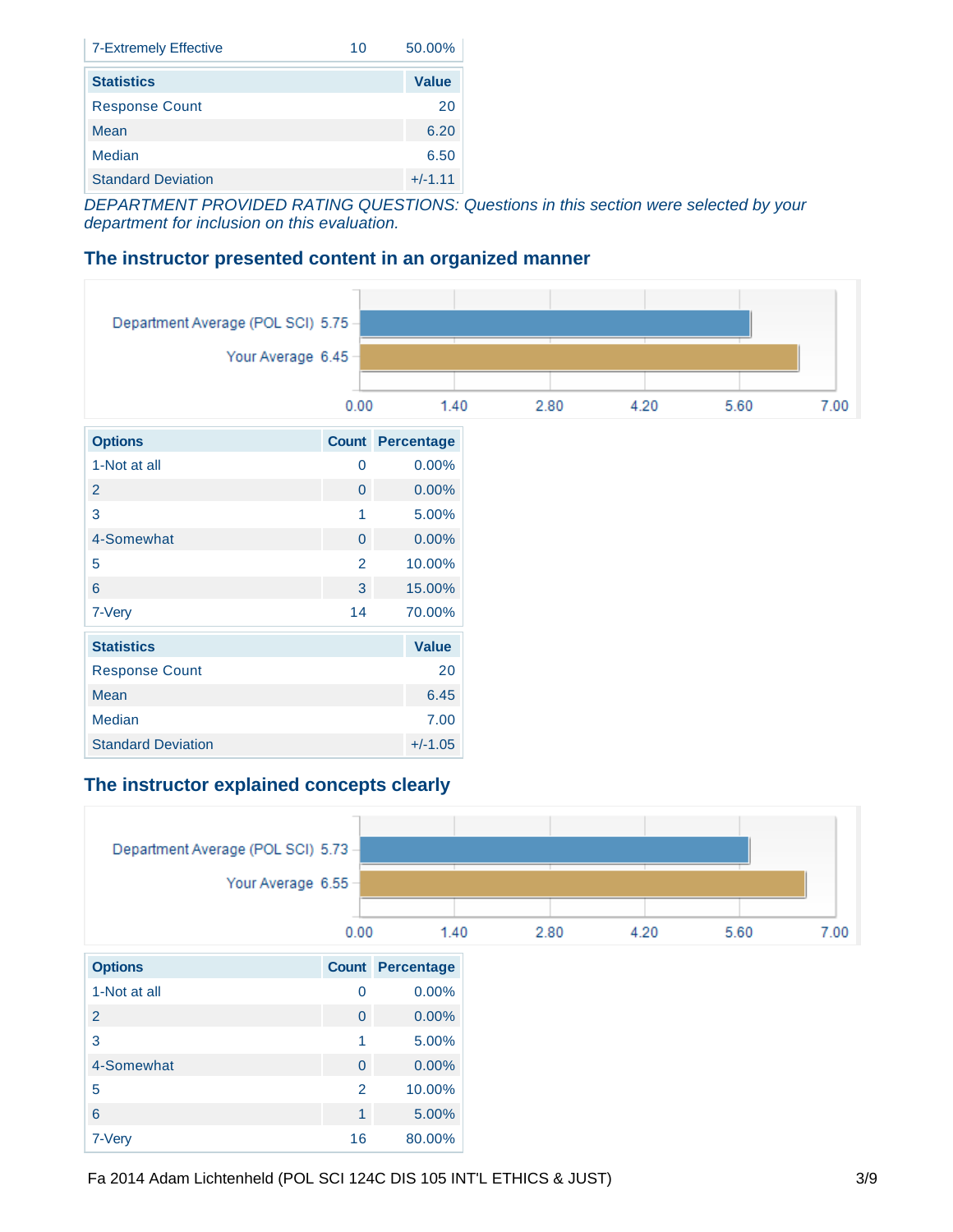| <b>Statistics</b>         | <b>Value</b> |
|---------------------------|--------------|
| <b>Response Count</b>     | 20           |
| Mean                      | 6.55         |
| Median                    | 7.00         |
| <b>Standard Deviation</b> | $+/-1.05$    |

### **The instructor was helpful when I had difficulties or questions**



### **The instructor provided clear constructive feedback**

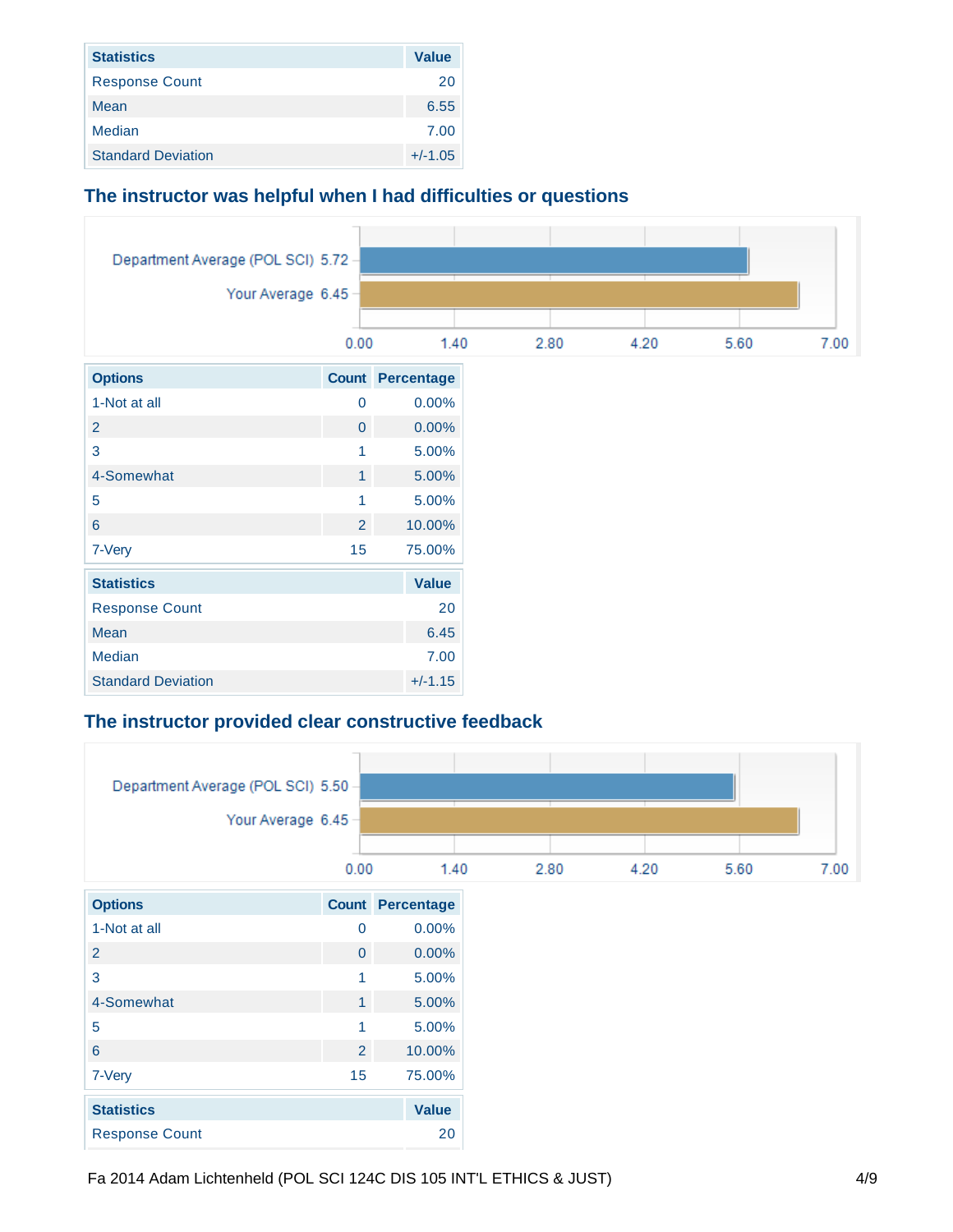| Mean                      | 6.45      |
|---------------------------|-----------|
| Median                    | 7.00      |
| <b>Standard Deviation</b> | $+/-1.15$ |

### **The instructor encouraged student questions and participation**



# **The course was effectively organized**

| Department Average (POL SCI) 5.64 - |                |                         |      |      |      |  |
|-------------------------------------|----------------|-------------------------|------|------|------|--|
| Your Average 6.50 -                 |                |                         |      |      |      |  |
|                                     |                |                         |      |      |      |  |
|                                     | 0.00           | 1.40                    | 2.80 | 4.20 | 5.60 |  |
| <b>Options</b>                      |                | <b>Count Percentage</b> |      |      |      |  |
| 1-Not at all                        | $\mathbf 0$    | 0.00%                   |      |      |      |  |
| $\overline{2}$                      | $\overline{0}$ | $0.00\%$                |      |      |      |  |
| 3                                   | $\mathbf 0$    | 0.00%                   |      |      |      |  |
| 4-Somewhat                          | $\mathbf{1}$   | 5.00%                   |      |      |      |  |
| 5                                   | $\mathbf{1}$   | 5.00%                   |      |      |      |  |
| $6\phantom{a}$                      | 5 <sup>5</sup> | 25.00%                  |      |      |      |  |
| 7-Very                              | 13             | 65.00%                  |      |      |      |  |
| <b>Statistics</b>                   |                | <b>Value</b>            |      |      |      |  |
| <b>Response Count</b>               |                | 20                      |      |      |      |  |
| Mean                                |                | 6.50                    |      |      |      |  |
| Median                              |                | 7.00                    |      |      |      |  |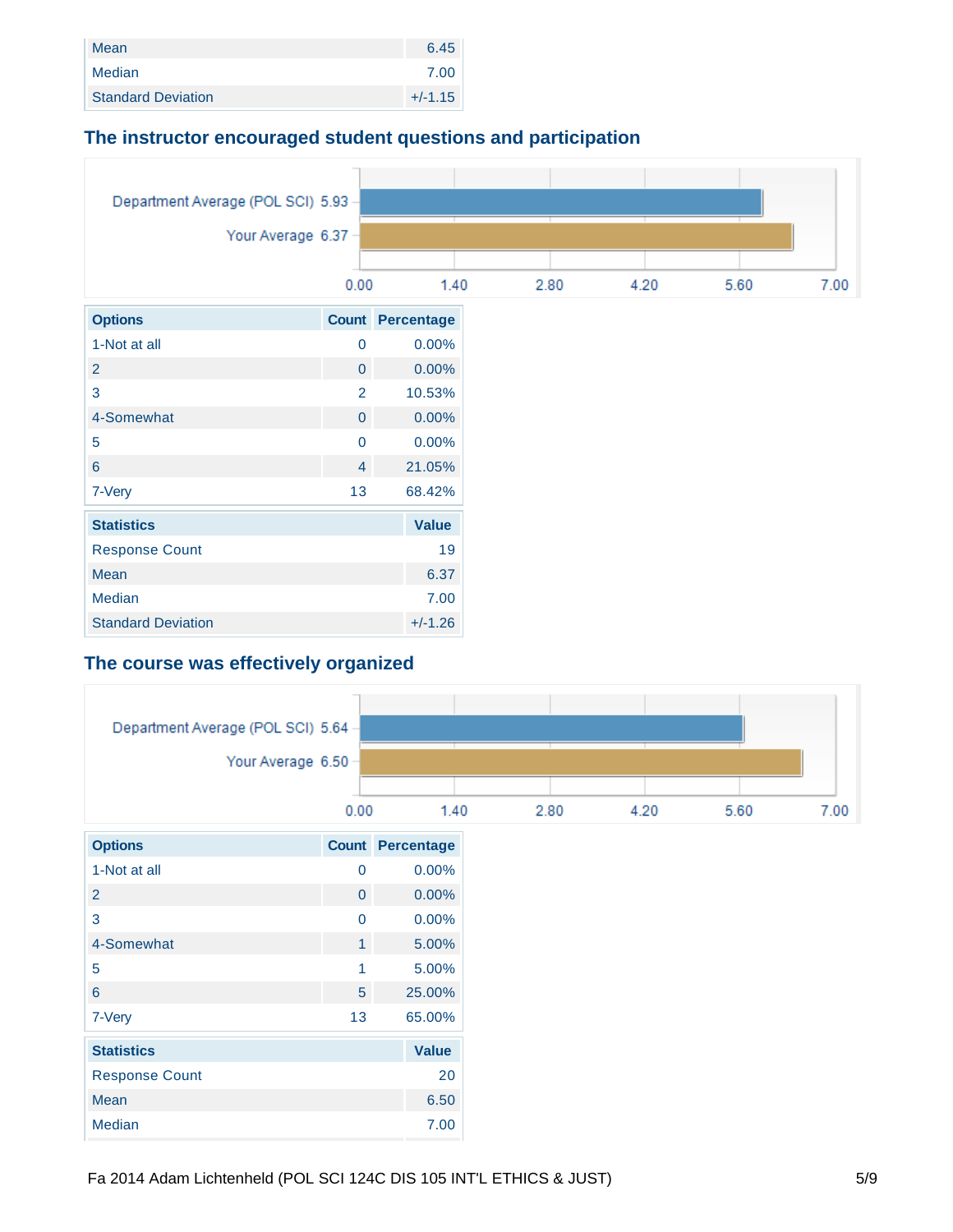# **The course developed my abilities and skills for the subject**



# **The course developed my ability to think critically about the subject**



# **On average, how many hours per week have you spent on this course, including**

Fa 2014 Adam Lichtenheld (POL SCI 124C DIS 105 INT'L ETHICS & JUST)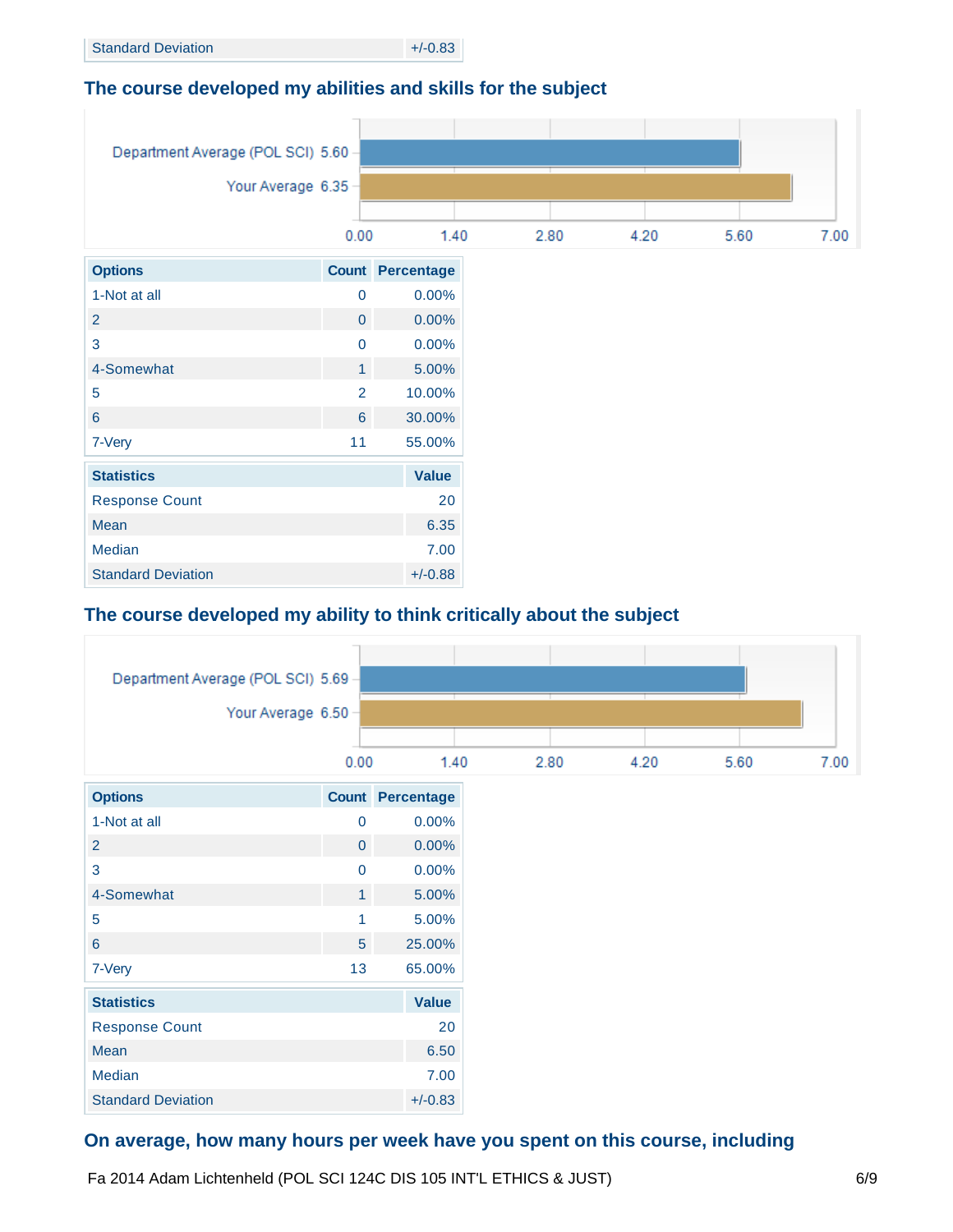# **attending classes, doing readings, reviewing notes, writing papers, and any other course-related work?**

| <b>Options</b>            | <b>Count</b>   | Percentage   |
|---------------------------|----------------|--------------|
| 3 or Fewer                | 1              | 5.00%        |
| $4 - 6$                   | $\overline{4}$ | 20.00%       |
| $7 - 9$                   | 7              | 35.00%       |
| $10 - 12$                 | 6              | 30.00%       |
| $13 - 15$                 | 1              | 5.00%        |
| $16 - 18$                 | $\overline{0}$ | $0.00\%$     |
| More than 18              | 1              | 5.00%        |
| <b>Statistics</b>         |                | <b>Value</b> |
| <b>Response Count</b>     |                | 20           |
| Mean                      |                | 3.30         |
| <b>Median</b>             |                | 3.00         |
| <b>Standard Deviation</b> |                | $+/-1.30$    |

## **How many class sessions did you attend?**

| <b>Options</b>            | <b>Count</b> | <b>Percentage</b> |
|---------------------------|--------------|-------------------|
| None                      | 0            | 0.00%             |
| Fewer than half           | $\Omega$     | 0.00%             |
| About half                | 0            | 0.00%             |
| More than half            | 3            | 15.79%            |
| All                       | 16           | 84.21%            |
| <b>Statistics</b>         |              | <b>Value</b>      |
| <b>Response Count</b>     |              | 19                |
| Mean                      |              | 4.84              |
| Median                    |              | 5.00              |
| <b>Standard Deviation</b> |              | $+/-0.37$         |

# **How satisfied were you with your effort in this course?**

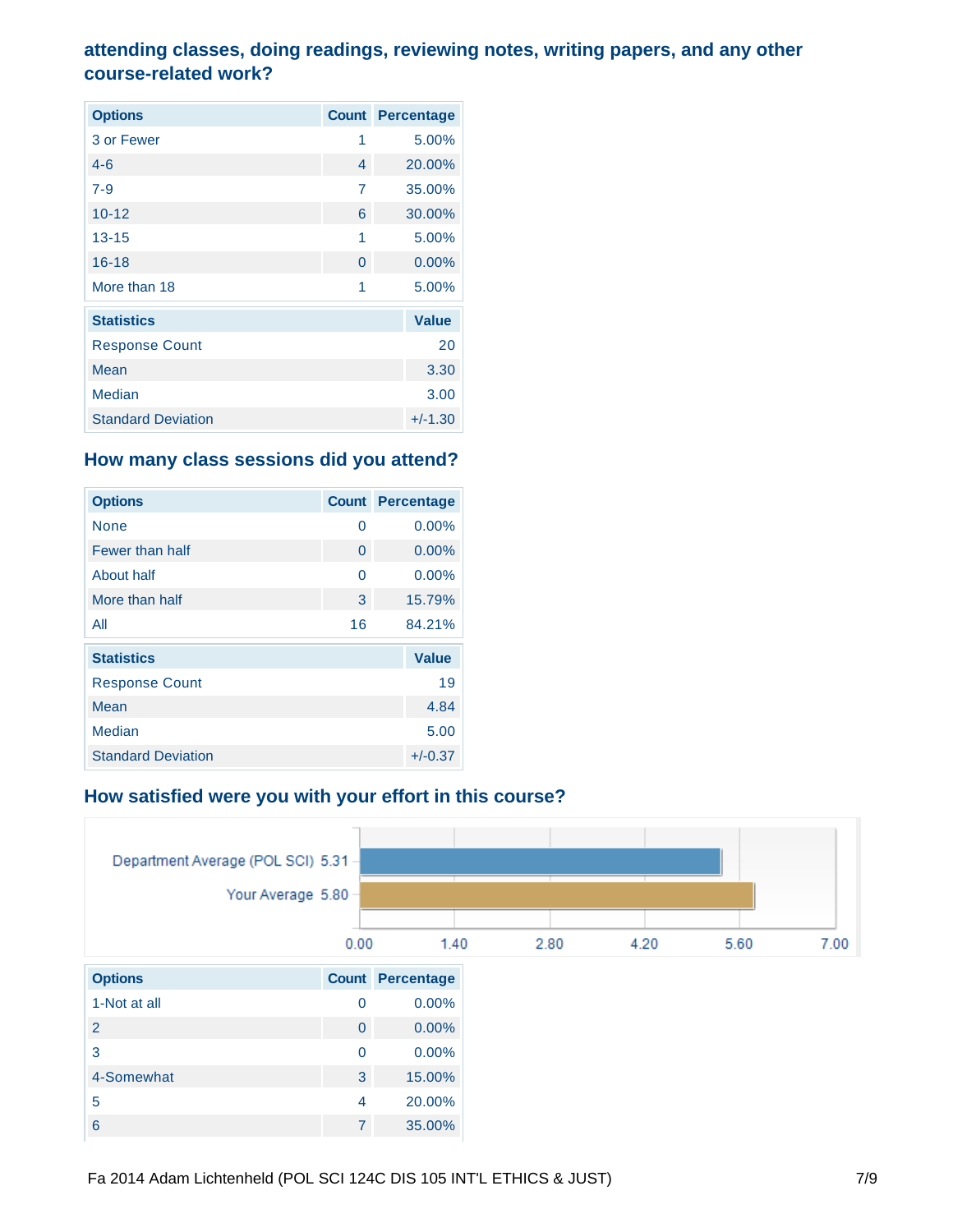| 7-Very<br>6               | 30.00%       |
|---------------------------|--------------|
| <b>Statistics</b>         | <b>Value</b> |
| <b>Response Count</b>     | 20           |
| Mean                      | 5.80         |
| Median                    | 6.00         |
| <b>Standard Deviation</b> | $+/-1.06$    |

*INSTRUCTOR PROVIDED QUESTIONS (CUSTOM): If any rating questions appear in this section, they were created by you. If blank, you did not add any custom items to your evaluation. These are viewable only by you and not accessible by other report viewers in your department.*

# **OPEN ENDED QUESTIONS (QUALITATIVE)**

*DEPARTMENT PROVIDED QUESTIONS: Questions in this section were selected by your department for inclusion on this evaluation.*

### **Please identify what you consider to be the strengths of the course.**

#### **Comment**

+ Adam is a very helpful, and thoughtful GSI that not only cares about our understanding of the material but also our writing skills.

+ Section is very informative

Explaining the four theories of the International Relations, realism, morality of state, cosmopolitanism, and rawlsinism. The explanation was well done.

Adam made this class a lot easier. He really tried to take the difficult concepts introduced in lecture and break it down to become more accessible to the students. He sections were super structured which allow for easier understanding of the material. At the same time, Adam push our thinking and challenged a lot of the preconceptions we had about ethics and really just push his students. His grading was very fair and he provided a lot of good feedback and was super accessible through email and office hours.

Adam is great! he made sure that all readings were thoroughly discussed, making some of the more difficult material much easier to digest.

Lecture content

Group participation. Discussion between students.

The GSI was very helpful in explaining difficult concepts and preparing students for quizzes and essays.

The readings and lecture material go hand in hand. Reading was not only clarified during lecture, but also in discussion. This was enormously helpful.

The strength was definitely having Adam as a GSI. He was so helpful and insightful regarding lecture and the readings. Every session was useful and helped me errrr understand the sometimes confusing or long lectures. He also gave meticulous feedback and was super helpful in office hours. Definitely recommend Adam to anyone.

My GSI

The course examines an area which is so often forgotten about and engages the students to think with a different mindset

Adam was an excellent GSI. I have no negative feedback to provide him.

I really enjoyed taking a class with Adam. He's very sharp and pulls you up to his standard. I felt challenged in the class, and I really enjoyed that feeling. And I don't think I've met anyone who harbors any negative feelings toward him, either. Just a great, holistic GSI.

### **Please identify area(s) where you think the course could be improved.**

**Comment**

+ The discussion section could be a little more organized.

Lecture, may use PowerPoint or use the blackboard to write the complex terms.

Fa 2014 Adam Lichtenheld (POL SCI 124C DIS 105 INT'L ETHICS & JUST)